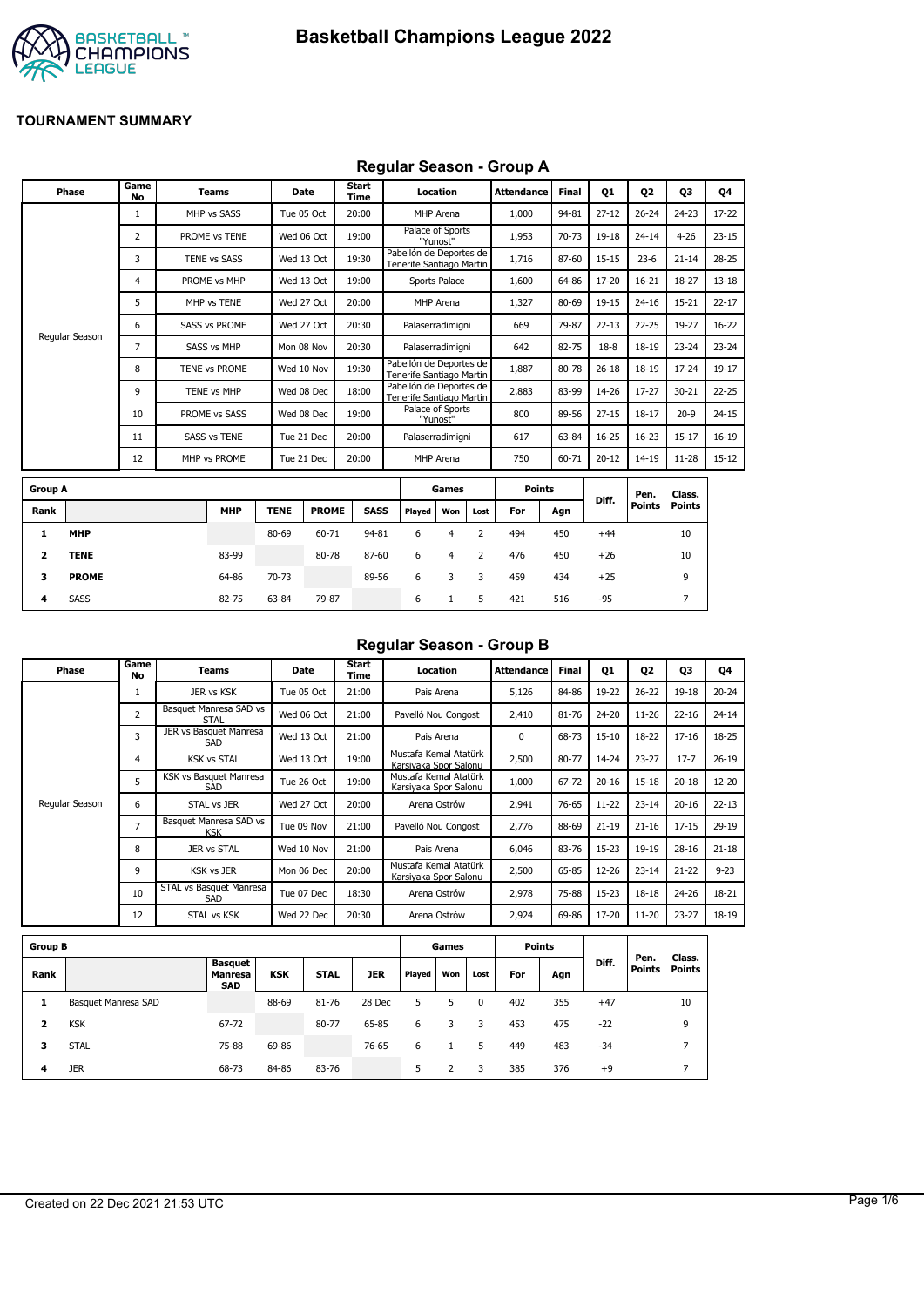



#### **Regular Season - Group C**

| Phase          | Game<br><b>No</b> | <b>Teams</b>        | Date       | Start<br>Time | Location                                            | <b>Attendance</b> | <b>Final</b> | Q1        | Q <sub>2</sub> | Q3        | Q4        | OT <sub>1</sub> |
|----------------|-------------------|---------------------|------------|---------------|-----------------------------------------------------|-------------------|--------------|-----------|----------------|-----------|-----------|-----------------|
|                | 1                 | LAVR vs JDA         | Tue 05 Oct | 19:30         | Peace and Friendship<br>Stadium                     | 400               | 65-63        | $16 - 14$ | $14 - 14$      | $14 - 15$ | $21 - 20$ |                 |
|                | 2                 | NIZH vs Unicaja SD  | Wed 06 Oct | 19:00         | Cultural Entertainment<br>Complex "Nagorny"         | 326               | 62-79        | 19-23     | $18 - 17$      | $12 - 12$ | 13-27     |                 |
|                | 3                 | JDA vs NIZH         | Tue 19 Oct | 20:30         | Palais des Sport Jean-<br>Michel Geoffroy           |                   | 89-75        | 12-26     | $28-13$        | $23 - 13$ | $26 - 23$ |                 |
|                | 4                 | Unicaja SD vs LAVR  | Wed 20 Oct | 20:30         | Palacio de Deportes<br>Jose Maria Martin<br>Carpena | 4,473             | 86-70        | $20 - 20$ | $25 - 15$      | $21 - 21$ | $20 - 14$ |                 |
|                | 5                 | Unicaja SD vs JDA   | Mon 01 Nov | 20:30         | Palacio de Deportes<br>Jose Maria Martin<br>Carpena | 4,919             | 83-54        | $21 - 22$ | $15 - 7$       | $26 - 7$  | $21 - 18$ |                 |
| Regular Season | 6                 | LAVR vs NIZH        | Tue 02 Nov | 19:30         | Peace and Friendship<br>Stadium                     | 500               | 95-86        | $28 - 27$ | $21 - 17$      | $13 - 15$ | 18-21     | $15-6$          |
|                | $\overline{7}$    | <b>NIZH vs LAVR</b> | Wed 17 Nov | 19:00         | Cultural Entertainment<br>Complex "Nagorny"         | 481               | 74-62        | $21 - 20$ | $19 - 11$      | $13 - 17$ | $21 - 14$ |                 |
|                | 8                 | JDA vs Unicaja SD   | Tue 16 Nov | 20:30         | Palais des Sport Jean-<br>Michel Geoffroy           | 4,000             | 78-68        | $21 - 15$ | $26 - 17$      | $13 - 17$ | 18-19     |                 |
|                | 9                 | <b>JDA vs LAVR</b>  | Tue 14 Dec | 20:30         | Palais des Sport Jean-<br>Michel Geoffrov           | 4,000             | 73-49        | $24 - 14$ | $14 - 15$      | $22 - 13$ | $13 - 7$  |                 |
|                | 10                | Unicaja SD vs NIZH  | Wed 15 Dec | 20:30         | Palacio de Deportes<br>Jose Maria Martin<br>Carpena | 6,137             | 93-69        | $15 - 17$ | $23 - 8$       | $27 - 25$ | 28-19     |                 |
|                | 11                | LAVR vs Unicaja SD  | Tue 21 Dec | 19:30         | Peace and Friendship<br>Stadium                     | $\Omega$          | 70-58        | $25-19$   | $16-9$         | $16 - 14$ | $13 - 16$ |                 |
|                | 12                | NIZH vs JDA         | Tue 21 Dec | 20:30         | Cultural Entertainment<br>Complex "Nagorny"         | 681               | 93-85        | 23-20     | $26 - 20$      | $26 - 27$ | 18-18     |                 |
|                |                   |                     |            |               |                                                     |                   |              |           |                |           |           |                 |

| <b>Group C</b> |             |                      |            |             |             |        | Games |      | <b>Points</b> |     |       | Pen.   | Class. |
|----------------|-------------|----------------------|------------|-------------|-------------|--------|-------|------|---------------|-----|-------|--------|--------|
| Rank           |             | <b>Unicaja</b><br>SD | <b>JDA</b> | <b>LAVR</b> | <b>NIZH</b> | Played | Won   | Lost | For           | Agn | Diff. | Points | Points |
| л.             | Unicaja SD  |                      | 83-54      | 86-70       | 93-69       | 6      | 4     |      | 467           | 403 | $+64$ |        | 10     |
| 2              | JDA         | 78-68                |            | 73-49       | 89-75       | 6      | 3     | 3    | 442           | 433 | $+9$  |        | 9      |
| 3              | <b>LAVR</b> | 70-58                | 65-63      |             | 95-86       | 6      |       |      | 411           | 440 | $-29$ |        | 9      |
| 4              | <b>NIZH</b> | 62-79                | 93-85      | 74-62       |             | 6      |       | 4    | 459           | 503 | $-44$ |        | 8      |

# **Regular Season - Group D**

| Phase          | Game<br>No     | Teams                                                 | <b>Date</b> | Start<br>Time | Location                          | <b>Attendance</b> | Final     | Q1        | 02        | 03        | Q4        |
|----------------|----------------|-------------------------------------------------------|-------------|---------------|-----------------------------------|-------------------|-----------|-----------|-----------|-----------|-----------|
|                | 1              | Universo Treviso Basket<br><b>SSDRL vs RIGA</b>       | Tue 05 Oct  | 20:30         | Palaverde                         | 1,353             | 91-85     | $23 - 22$ | 19-30     | $23 - 12$ | $26 - 21$ |
|                | $\overline{2}$ | SZOM vs AEK                                           | Wed 06 Oct  | 18:00         | Savaria Arena                     | 2,200             | 83-78     | 19-21     | $19 - 14$ | 19-19     | $26 - 24$ |
|                | 3              | <b>AEK vs Universo Treviso</b><br><b>Basket SSDRL</b> | Tue 19 Oct  | 19:30         | Ano Liosia Olympic<br>Sports Hall | 1,900             | 77-92     | 18-23     | 18-27     | $24 - 15$ | $17 - 27$ |
|                | 4              | RIGA vs SZOM                                          | Wed 20 Oct  | 19:00         | Arena Riga                        | 530               | 74-80     | $11 - 16$ | $26 - 19$ | 24-29     | $13 - 16$ |
|                | 5              | RIGA vs AEK                                           | Wed 03 Nov  | 19:00         | Arena Riga                        | 0                 | $92 - 76$ | $27 - 15$ | 19-19     | $22 - 22$ | 24-20     |
|                | 6              | Universo Treviso Basket<br><b>SSDRL vs SZOM</b>       | Wed 03 Nov  | 20:30         | Palaverde                         | 1,609             | 68-60     | $9 - 15$  | $23 - 12$ | $23 - 17$ | $13 - 16$ |
| Regular Season | 7              | AEK vs RIGA                                           | Mon 15 Nov  | 19:30         | Ano Liosia Olympic<br>Sports Hall | 1,150             | 88-79     | $25 - 25$ | $15 - 12$ | 18-21     | $30 - 21$ |
|                | 8              | SZOM vs Universo Treviso<br><b>Basket SSDRL</b>       | Wed 17 Nov  | 18:00         | Savaria Arena                     | 2,200             | 81-80     | 18-24     | $23-9$    | 18-24     | $22 - 23$ |
|                | 9              | RIGA vs Universo Treviso<br><b>Basket SSDRL</b>       | Tue 14 Dec  | 19:00         | Arena Riga                        | 500               | 74-71     | $16 - 15$ | 18-28     | $17 - 10$ | $23 - 18$ |
|                | 10             | AEK vs SZOM                                           | Tue 14 Dec  | 19:30         | Ano Liosia Olympic<br>Sports Hall | 1,250             | 83-89     | 15-26     | $23 - 16$ | $23 - 23$ | $22 - 24$ |
|                | 11             | SZOM vs RIGA                                          | Wed 22 Dec  | 20:00         | Savaria Arena                     | 2,500             | 68-59     | $15 - 27$ | $19-13$   | $17 - 12$ | $17 - 7$  |
|                | 12             | Universo Treviso Basket<br><b>SSDRL vs AEK</b>        | Wed 22 Dec  | 20:00         | Palaverde                         | 1,709             | 81-69     | 19-12     | $26 - 17$ | 14-24     | $22 - 16$ |
|                |                |                                                       |             |               |                                   |                   |           |           |           |           |           |

| <b>Group D</b> |                                                |             |                                                             |             |            |        | Games |      |     | Points |       |                       |                         |
|----------------|------------------------------------------------|-------------|-------------------------------------------------------------|-------------|------------|--------|-------|------|-----|--------|-------|-----------------------|-------------------------|
| Rank           |                                                | <b>SZOM</b> | <b>Universo</b><br>Treviso<br><b>Basket</b><br><b>SSDRL</b> | <b>RIGA</b> | <b>AEK</b> | Played | Won   | Lost | For | Agn    | Diff. | Pen.<br><b>Points</b> | Class.<br><b>Points</b> |
|                | <b>SZOM</b>                                    |             | 81-80                                                       | 68-59       | 83-78      | 6      |       |      | 461 | 442    | $+19$ |                       | 11                      |
| 2              | <b>Universo Treviso Basket</b><br><b>SSDRL</b> | 68-60       |                                                             | 91-85       | 81-69      | 6      | 4     |      | 483 | 446    | $+37$ |                       | 10                      |
| 3              | <b>RIGA</b>                                    | 74-80       | 74-71                                                       |             | $92 - 76$  | 6      |       | 4    | 463 | 474    | $-11$ |                       | 8                       |
| 4              | <b>AEK</b>                                     | 83-89       | 77-92                                                       | 88-79       |            | 6      |       | 5    | 471 | 516    | $-45$ |                       |                         |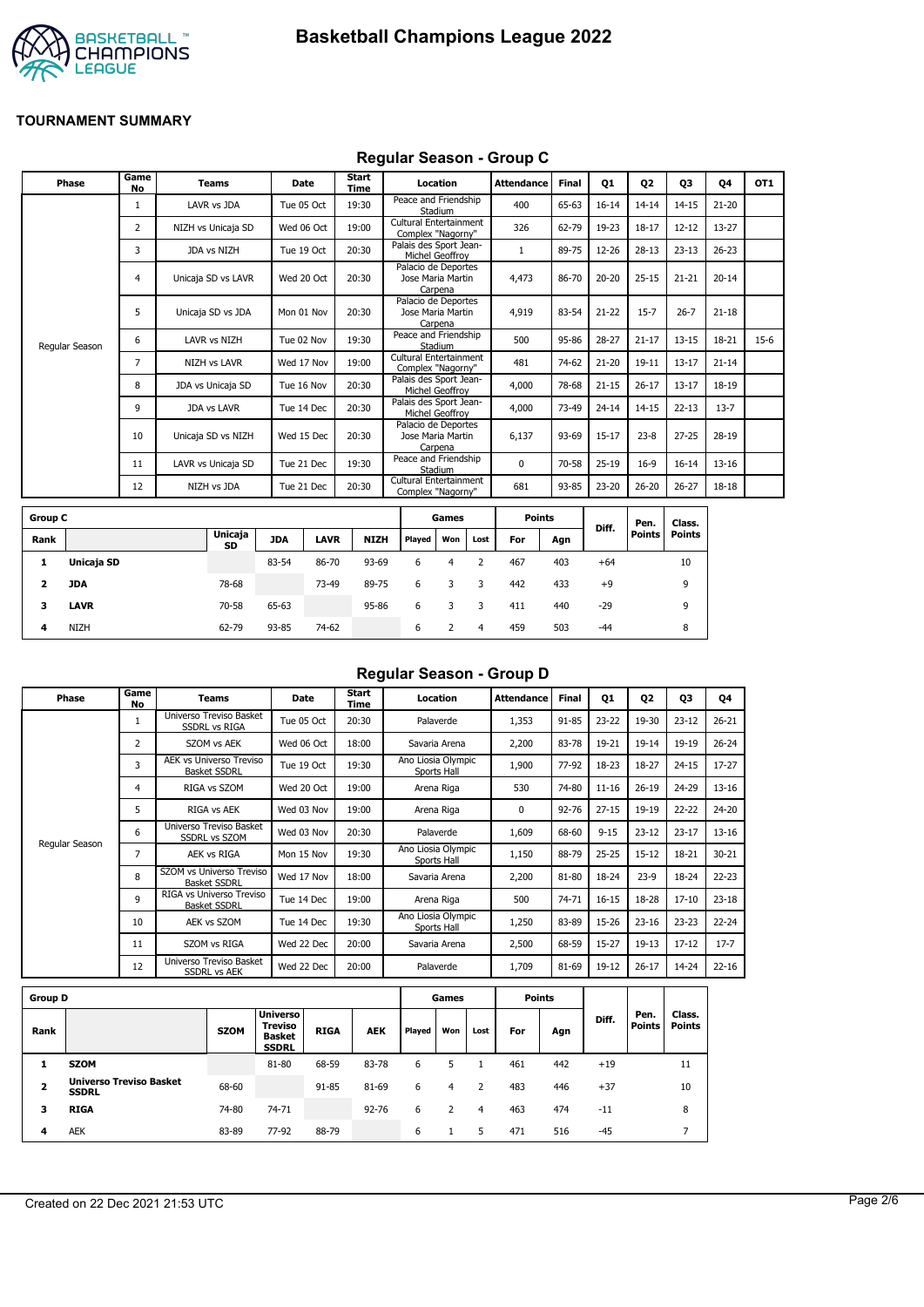

## **Regular Season - Group E**

|                | Phase          | Game<br>No | <b>Teams</b>        |             | Date        | Start<br>Time |        | Location                    |                | <b>Attendance</b> | Final     | Q1        | 02            | 03            | Q4        |
|----------------|----------------|------------|---------------------|-------------|-------------|---------------|--------|-----------------------------|----------------|-------------------|-----------|-----------|---------------|---------------|-----------|
|                |                | 1          | <b>IGOK vs PAOK</b> |             | Tue 05 Oct  | 18:30         |        | Sportska Dvorana<br>Laktaši |                | 700               | 68-64     | 19-12     | $7 - 20$      | $17 - 17$     | $25 - 15$ |
|                |                | 2          | <b>GALA vs NYMB</b> |             | Wed 06 Oct  | 21:00         |        | Sinan Erdem Arena           |                | 1,200             | 101-85    | $23 - 26$ | 29-22         | $23-19$       | $26 - 18$ |
|                |                | 3          | PAOK vs NYMB        |             | Tue 12 Oct  | 19:30         |        | PAOK Sports Arena           |                | 1,500             | 83-84     | $11 - 21$ | 24-19         | $23 - 25$     | $25 - 19$ |
|                |                | 4          | <b>IGOK vs GALA</b> |             | Wed 13 Oct  | 18:30         |        | Sportska Dvorana<br>Laktaši |                | 1,000             | 85-89     | 17-27     | $27 - 25$     | $23 - 16$     | 18-21     |
|                |                | 5          | PAOK vs GALA        |             | Mon 25 Oct  | 19:30         |        | PAOK Sports Arena           |                | 2,500             | $81 - 74$ | $12 - 24$ | $21 - 12$     | $22 - 17$     | $26 - 21$ |
|                | Regular Season | 6          | NYMB vs IGOK        |             | Tue 26 Oct  | 18:30         |        | Kralovka Arena              |                | 1,370             | 86-82     | $16 - 14$ | $30 - 21$     | 18-31         | $22 - 16$ |
|                |                | 7          | <b>GALA vs IGOK</b> |             | Tue 09 Nov  | 20:00         |        | Sinan Erdem Arena           |                | 1,516             | 82-74     | 15-19     | $19 - 15$     | $26 - 25$     | $22 - 15$ |
|                |                | 8          | NYMB vs PAOK        |             | Tue 09 Nov  | 18:30         |        | Kralovka Arena              |                | 1,790             | $71 - 75$ | $21 - 21$ | 19-16         | $21 - 12$     | $10 - 26$ |
|                |                | 9          | <b>IGOK vs NYMB</b> |             | Tue 07 Dec  | 18:30         |        | Sportska Dvorana<br>Laktaši |                | 400               | 76-69     | $26 - 25$ | $13 - 19$     | $23 - 8$      | $14 - 17$ |
|                |                | 10         | <b>GALA vs PAOK</b> |             | Wed 08 Dec  | 20:00         |        | Sinan Erdem Arena           |                | 3,273             | 87-75     | 28-22     | $20 - 18$     | $28-18$       | $11 - 17$ |
|                |                | 11         | <b>NYMB vs GALA</b> |             | Wed 22 Dec  | 18:30         |        | Kralovka Arena              |                | 973               | 86-92     | 22-26     | $23 - 20$     | 19-29         | $22 - 17$ |
| <b>Group E</b> |                |            |                     |             |             |               |        | Games                       |                | <b>Points</b>     |           |           | Pen.          | Class.        |           |
| Rank           |                |            | <b>GALA</b>         | <b>NYMB</b> | <b>IGOK</b> | <b>PAOK</b>   | Played | Won                         | Lost           | For               | Agn       | Diff.     | <b>Points</b> | <b>Points</b> |           |
| 1              | <b>GALA</b>    |            |                     | 101-85      | 82-74       | 87-75         | 6      | 5                           | $\mathbf{1}$   | 525               | 486       | $+39$     |               | 11            |           |
| 2              | <b>NYMB</b>    |            | 86-92               |             | 86-82       | $71 - 75$     | 6      | 2                           | $\overline{4}$ | 481               | 509       | $-28$     |               | 8             |           |
| 3              | <b>IGOK</b>    |            | 85-89               | 76-69       |             | 68-64         | 5      | 2                           | 3              | 385               | 390       | $-5$      |               | 7             |           |
| 4              | <b>PAOK</b>    |            | 81-74               | 83-84       | 29 Dec      |               | 5      | 2                           | 3              | 378               | 384       | -6        |               | 7             |           |

# **Regular Season - Group F**

| Phase          | Game<br>No | Teams               | Date       | Start<br>Time | Location                     | Attendance | <b>Final</b> | Q1        | Q <sub>2</sub> | 03        | 04        | OT <sub>1</sub> |
|----------------|------------|---------------------|------------|---------------|------------------------------|------------|--------------|-----------|----------------|-----------|-----------|-----------------|
|                |            | TOFA vs OOST        | Tue 05 Oct | 19:00         | Tofas Nilüfer Spor<br>Salonu | 700        | $92 - 83$    | $29-16$   | $20 - 22$      | $27 - 22$ | $16 - 23$ |                 |
|                | 2          | SIG vs KALE         | Wed 06 Oct | 20:30         | Rhenus Sport                 | 3,025      | $75 - 73$    | 19-24     | $22 - 12$      | $17 - 17$ | 17-20     |                 |
|                | 3          | OOST vs SIG         | Mon 11 Oct | 20:00         | Versluys   Dôme              | 901        | $77 - 83$    | $15 - 14$ | $23 - 25$      | 19-28     | $20 - 16$ |                 |
|                | 4          | <b>TOFA vs KALE</b> | Tue 12 Oct | 19:00         | Tofas Nilüfer Spor<br>Salonu | $\Omega$   | $77 - 81$    | $25 - 18$ | $15-22$        | $18 - 22$ | 19-19     |                 |
|                | 5          | SIG vs TOFA         | Tue 26 Oct | 20:30         | Rhenus Sport                 | 4,425      | 74-76        | $13 - 25$ | $21 - 15$      | $21 - 20$ | 19-16     |                 |
| Regular Season | 6          | <b>KALE vs OOST</b> | Tue 26 Oct | 19:00         | Saku Suurhall                | 834        | 85-87        | $25-19$   | $21 - 16$      | $19 - 18$ | $10 - 22$ | $10 - 12$       |
|                | 7          | <b>TOFA vs SIG</b>  | Wed 10 Nov | 20:00         | Tofas Nilüfer Spor<br>Salonu | 794        | 85-75        | $27 - 15$ | 19-20          | $17 - 27$ | $22 - 13$ |                 |
|                | 8          | <b>OOST vs KALE</b> | Wed 10 Nov | 20:00         | Versluys   Dôme              | 1,001      | 99-66        | $25 - 22$ | $24 - 12$      | $26 - 16$ | $24 - 16$ |                 |
|                | 9          | <b>KALE vs SIG</b>  | Tue 07 Dec | 19:00         | Saku Suurhall                | 608        | 86-93        | $22 - 30$ | $16 - 17$      | $21 - 18$ | $27 - 28$ |                 |
|                | 10         | <b>OOST vs TOFA</b> | Wed 08 Dec | 20:00         | Versluys   Dôme              | 20         | 78-83        | $19-10$   | 13-31          | $30 - 21$ | $16 - 21$ |                 |
|                | 11         | <b>KALE vs TOFA</b> | Tue 21 Dec | 20:00         | Saku Suurhall                | 408        | 72-70        | $21 - 15$ | $20 - 18$      | $11 - 21$ | $20 - 16$ |                 |
|                | 12         | SIG vs OOST         | Tue 21 Dec | 20:30         | Rhenus Sport                 | 4,527      | 91-92        | $25 - 25$ | $24 - 25$      | $13 - 23$ | 29-19     |                 |

| <b>Group F</b> |             |             |            |             |             |        | Games |      | <b>Points</b> |     | Diff. | Pen.          | Class.        |
|----------------|-------------|-------------|------------|-------------|-------------|--------|-------|------|---------------|-----|-------|---------------|---------------|
| Rank           |             | <b>TOFA</b> | <b>SIG</b> | <b>OOST</b> | <b>KALE</b> | Played | Won   | Lost | For           | Agn |       | <b>Points</b> | <b>Points</b> |
|                | <b>TOFA</b> |             | 85-75      | $92 - 83$   | $77 - 81$   | 6      | 4     |      | 483           | 463 | $+20$ |               | 10            |
| 2              | SIG         | 74-76       |            | 91-92       | 75-73       | 6      | 3     | 3    | 491           | 489 | $+2$  |               | 9             |
| з              | <b>OOST</b> | 78-83       | $77 - 83$  |             | 99-66       | 6      |       | 3    | 516           | 500 | $+16$ |               | 9             |
| 4              | <b>KALE</b> | 72-70       | 86-93      | 85-87       |             | 6      |       | 4    | 463           | 501 | -38   |               | 8             |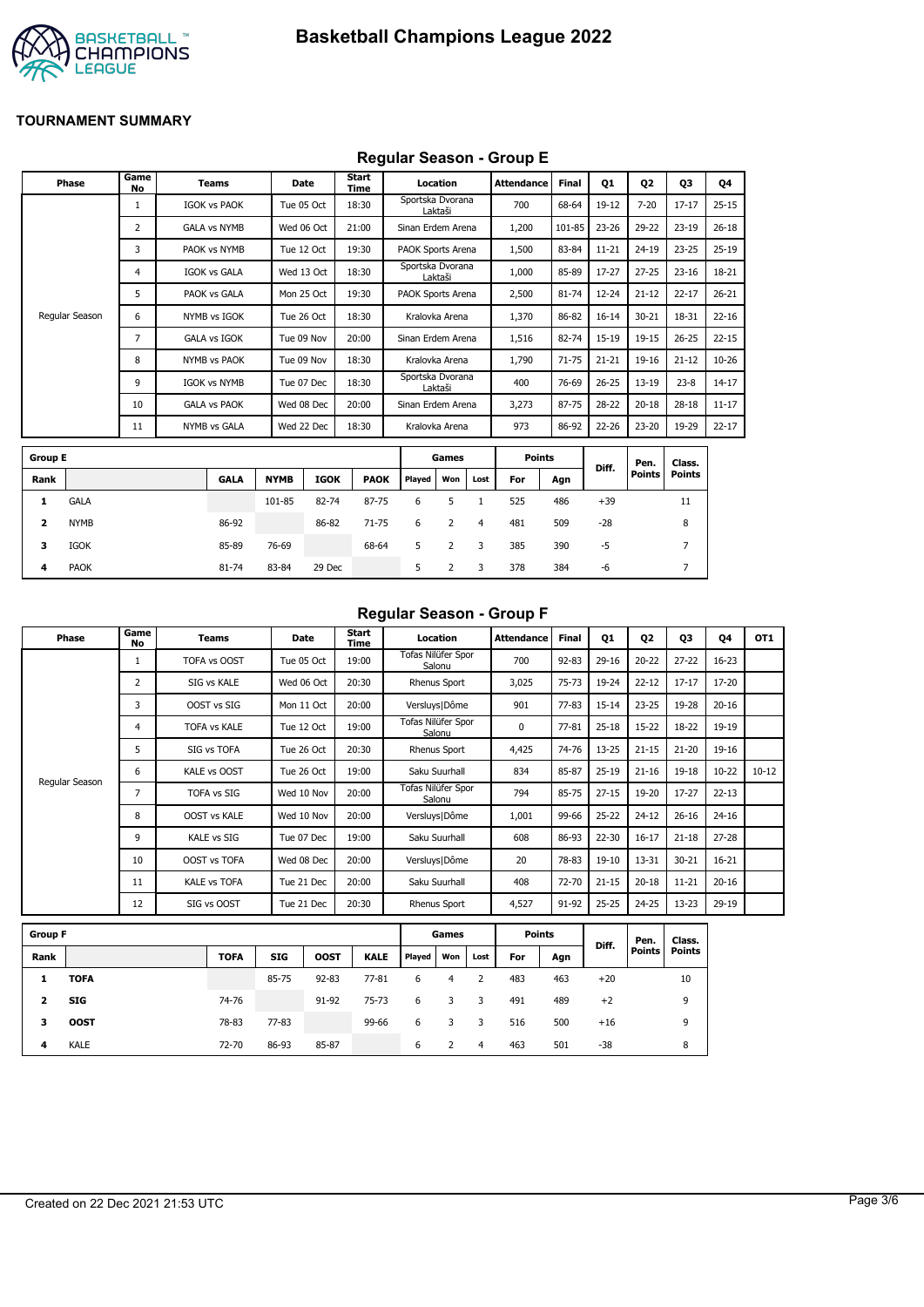

## **Regular Season - Group G**

| <b>Phase</b>     | Game<br>No | <b>Teams</b>        | Date        |            | <b>Start</b><br>Time |                                               | Location       |      | <b>Attendance</b> | <b>Final</b>   | <b>Q1</b> | 02            | Q3            | 04        | OT <sub>1</sub> | OT <sub>2</sub> |
|------------------|------------|---------------------|-------------|------------|----------------------|-----------------------------------------------|----------------|------|-------------------|----------------|-----------|---------------|---------------|-----------|-----------------|-----------------|
|                  |            | <b>BRIN vs HOLO</b> | Wed 06 Oct  |            | 20:30                | Palazzetto dello Sport<br>"Elio Pentassuglia" |                |      | 1,000             | 61-88          | $9 - 29$  | $13 - 20$     | $17 - 21$     | $22 - 18$ |                 |                 |
|                  | 2          | CLUJ vs DSK         | Tue 05 Oct  |            | 19:30                |                                               | <b>BTarena</b> |      | 1,650             | 66-60          | $14 - 21$ | $18 - 10$     | $21 - 16$     | $13 - 13$ |                 |                 |
|                  | 3          | <b>BRIN vs CLUJ</b> | Mon 18 Oct  |            | 20:30                | Palazzetto dello Sport<br>"Elio Pentassuglia" |                |      | 1,500             | $71 - 76$      | 15-18     | $14 - 12$     | $12 - 17$     | 30-29     |                 |                 |
|                  | 4          | DSK vs HOLO         | Tue 07 Dec  |            | 20:00                | Volkswagen Arena                              |                |      | 0                 | 86-79          | 18-23     | $22 - 19$     | $26 - 14$     | $20 - 23$ |                 |                 |
|                  | 5.         | <b>HOLO vs CLUJ</b> | Wed 03 Nov  |            | 19:45                | Holon Toto Arena                              |                |      | 0                 | 78-68          | 22-20     | $15 - 16$     | $21 - 19$     | $20 - 13$ |                 |                 |
|                  | 6          | <b>DSK vs BRIN</b>  | Wed 03 Nov  |            | 20:00                | Volkswagen Arena                              |                |      | 750               | 82-76          | $22 - 27$ | $22 - 21$     | $19-13$       | 19-15     |                 |                 |
| Regular Season   | 7          | <b>BRIN vs DSK</b>  | Tue 16 Nov  |            | 20:30                | Palazzetto dello Sport<br>"Elio Pentassuglia" |                |      | 1,400             | 82-73          | $22 - 16$ | 19-27         | $20 - 8$      | $21 - 22$ |                 |                 |
|                  | 8          | CLUJ vs HOLO        | Wed 17 Nov  |            | 19:30                |                                               | <b>BTarena</b> |      | $\mathbf 0$       | 106-<br>101    | 17-24     | $20 - 22$     | $20 - 15$     | $26 - 22$ | $11 - 11$       | $12 - 7$        |
|                  | 9          | <b>HOLO vs DSK</b>  | Wed 15 Dec  |            | 21:00                | Holon Toto Arena                              |                |      | 0                 | 64-57          | 15-19     | $12 - 10$     | $22 - 13$     | $15 - 15$ |                 |                 |
|                  | 10         | <b>CLUJ vs BRIN</b> | Wed 15 Dec  |            | 19:00                |                                               | <b>BTarena</b> |      | 4,112             | 104-94         | 28-19     | $27 - 29$     | 28-26         | $21 - 20$ |                 |                 |
|                  | 11         | <b>HOLO vs BRIN</b> | Wed 22 Dec  |            | 19:00                | Holon Toto Arena                              |                |      | $\mathbf 0$       | 84-80          | $30 - 16$ | 17-20         | $21 - 22$     | $16 - 22$ |                 |                 |
|                  | 12         | DSK vs CLUJ         | Wed 22 Dec  |            | 20:00                | Volkswagen Arena                              |                |      | 1,470             | $101 -$<br>103 | 24-26     | $25 - 25$     | $29 - 18$     | 23-34     |                 |                 |
| <b>Group G</b>   |            |                     |             |            |                      |                                               | Games          |      | <b>Points</b>     |                |           | Pen.          | Class.        |           |                 |                 |
| Rank             |            | <b>CLUJ</b>         | <b>HOLO</b> | <b>DSK</b> | <b>BRIN</b>          | Played                                        | Won            | Lost | For               | Agn            | Diff.     | <b>Points</b> | <b>Points</b> |           |                 |                 |
| <b>CLUJ</b><br>1 |            |                     | 106-101     | 66-60      | 104-94               | 6                                             | 5              |      | 523               | 505            | $+18$     |               | 11            |           |                 |                 |

| Regular Season - Group H |  |  |
|--------------------------|--|--|
|                          |  |  |

| Phase          | Game<br>No | Teams                 | Date       | Start<br>Time | Location<br><b>Attendance</b>         |       | <b>Final</b> | Q1        | Q <sub>2</sub> | Q3        | Q4        | OT <sub>1</sub> | OT <sub>2</sub> |
|----------------|------------|-----------------------|------------|---------------|---------------------------------------|-------|--------------|-----------|----------------|-----------|-----------|-----------------|-----------------|
|                |            | <b>BURG vs BESIK</b>  | Mon 04 Oct | 20:30         | Pabellon Multiusos<br>Coliseum Burgos | 7,415 | 82-74        | $21 - 20$ | $23 - 23$      | $14 - 15$ | $24 - 16$ |                 |                 |
|                | 2          | <b>OLDEN vs VILN</b>  | Wed 06 Oct | 20:00         | <b>EWE Arena</b>                      | 2,836 | 76-72        | $16 - 18$ | $21 - 20$      | $21 - 21$ | $18 - 13$ |                 |                 |
|                | 3          | <b>VILN vs BURG</b>   | Tue 19 Oct | 19:30         | Avia Solutions Group<br>Arena         | 2,632 | 87-69        | $22 - 17$ | $27 - 13$      | $17 - 22$ | $21 - 17$ |                 |                 |
|                | 4          | <b>OLDEN vs BESIK</b> | Tue 19 Oct | 20:00         | <b>EWE Arena</b>                      | 3,000 | 81-83        | $31 - 25$ | $21 - 17$      | $13 - 25$ | $16 - 16$ |                 |                 |
|                | 5          | <b>BESIK vs VILN</b>  | Tue 02 Nov | 20:00         | Besiktas Akatlar Arena                | 500   | 82-79        | $22 - 6$  | $22 - 21$      | $11 - 21$ | 14-21     | $5 - 5$         | $8 - 5$         |
|                | 6          | <b>BURG vs OLDEN</b>  | Tue 02 Nov | 20:30         | Pabellon Multiusos<br>Coliseum Burgos | 6,819 | $92 - 80$    | $24 - 24$ | $16 - 18$      | $33 - 17$ | 19-21     |                 |                 |
| Regular Season | 7          | <b>VILN vs BESIK</b>  | Wed 17 Nov | 19:30         | Avia Solutions Group<br>Arena         | 4,121 | 82-69        | $20 - 14$ | $21 - 22$      | $22 - 15$ | 19-18     |                 |                 |
|                | 8          | <b>OLDEN vs BURG</b>  | Wed 17 Nov | 20:00         | <b>EWE Arena</b>                      | 3,157 | $72 - 85$    | $25 - 14$ | $14 - 17$      | $16 - 24$ | 17-30     |                 |                 |
|                | 9          | <b>VILN vs OLDEN</b>  | Mon 13 Dec | 19:30         | Avia Solutions Group<br>Arena         | 4,836 | 71-69        | 19-17     | $22 - 16$      | $17 - 18$ | $13 - 18$ |                 |                 |
|                | 10         | <b>BESIK vs BURG</b>  | Tue 14 Dec | 20:00         | Besiktas Akatlar Arena                | 568   | 75-82        | 18-21     | $24 - 25$      | 18-19     | $15 - 17$ |                 |                 |
|                | 11         | <b>BURG vs VILN</b>   | Tue 21 Dec | 18:00         | Pabellon Multiusos<br>Coliseum Burgos | 5,213 | 77-84        | $21 - 17$ | $22 - 26$      | $15 - 23$ | 19-18     |                 |                 |
|                | 12         | <b>BESIK vs OLDEN</b> | Tue 21 Dec | 20:00         | Besiktas Akatlar Arena                | 385   | 88-72        | $21-19$   | $18 - 18$      | $18 - 17$ | $31 - 18$ |                 |                 |

| <b>Group H</b> |              |             |             |              |              | Games  |     |      | <b>Points</b> |     |       | Pen.          | Class.        |
|----------------|--------------|-------------|-------------|--------------|--------------|--------|-----|------|---------------|-----|-------|---------------|---------------|
| Rank           |              | <b>VILN</b> | <b>BURG</b> | <b>BESIK</b> | <b>OLDEN</b> | Played | Won | Lost | For           | Agn | Diff. | <b>Points</b> | <b>Points</b> |
|                | <b>VILN</b>  |             | 87-69       | 82-69        | $71-69$      | 6      | 4   |      | 475           | 442 | $+33$ |               | 10            |
| 2              | <b>BURG</b>  | 77-84       |             | 82-74        | $92 - 80$    | 6      | 4   | 2    | 487           | 472 | $+15$ |               | 10            |
| з              | <b>BESIK</b> | 82-79       | 75-82       |              | 88-72        | 6      | 3   |      | 471           | 478 | $-7$  |               | 9             |
| 4              | <b>OLDEN</b> | 76-72       | 72-85       | 81-83        |              | 6      |     |      | 450           | 491 | $-41$ |               |               |

**2 HOLO** 78-68 64-57 84-80 6 4 2 494 458 +36 10 **3 DSK** 101-103 86-79 82-76 6 2 4 459 470 -11 8 **4** BRIN 71-76 61-88 82-73 6 1 5 464 507 -43 7

| Legend :   |                |       |              |            |              |    |              |  |
|------------|----------------|-------|--------------|------------|--------------|----|--------------|--|
| Class.     | Classification | Diff. | Difference   | <b>DSQ</b> | Disqualified | GP | Games played |  |
| <b>OTx</b> | Overtime       | Qx    | Quarter Time | W/L        | Win/Loss     |    |              |  |
|            |                |       |              |            |              |    |              |  |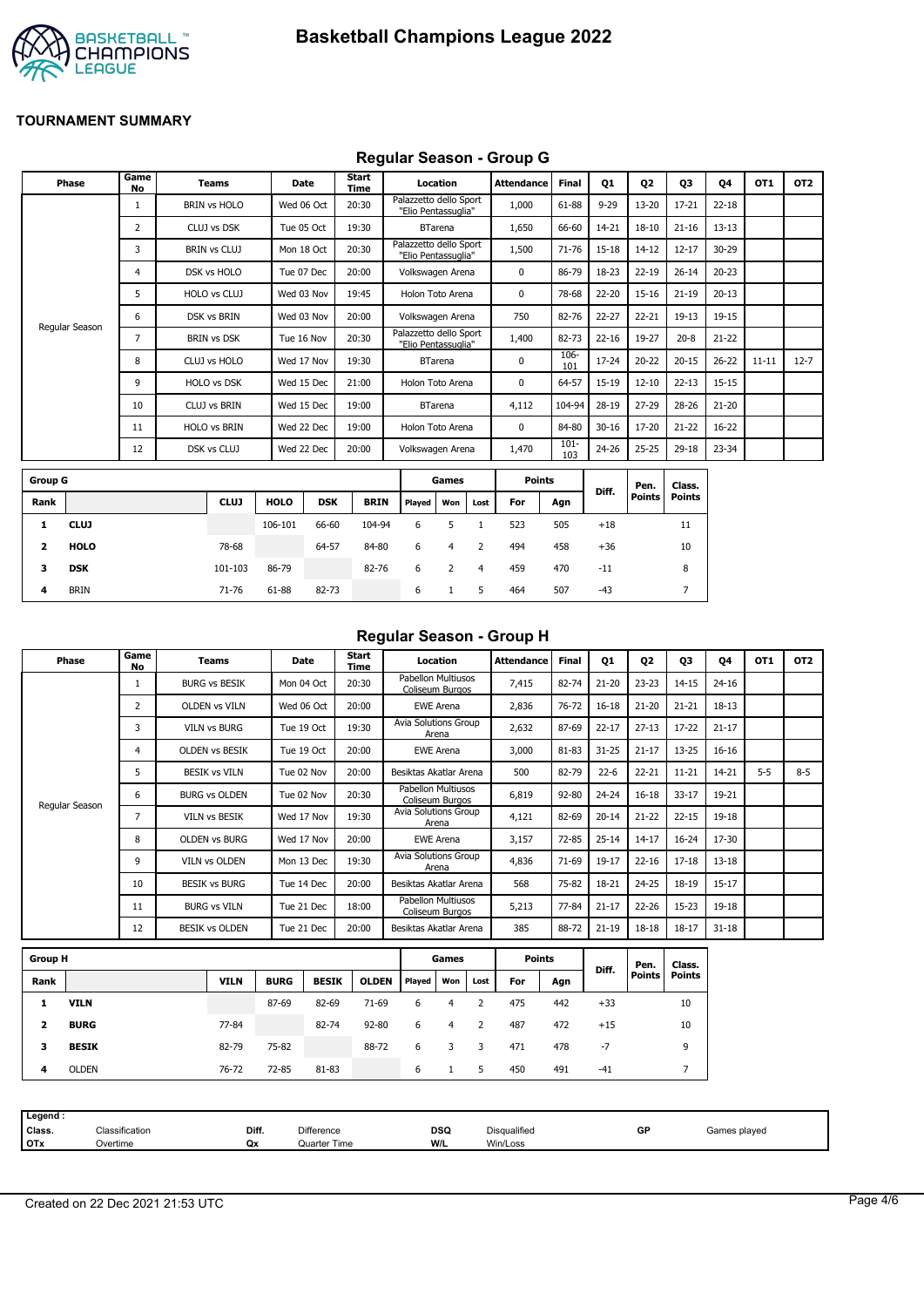